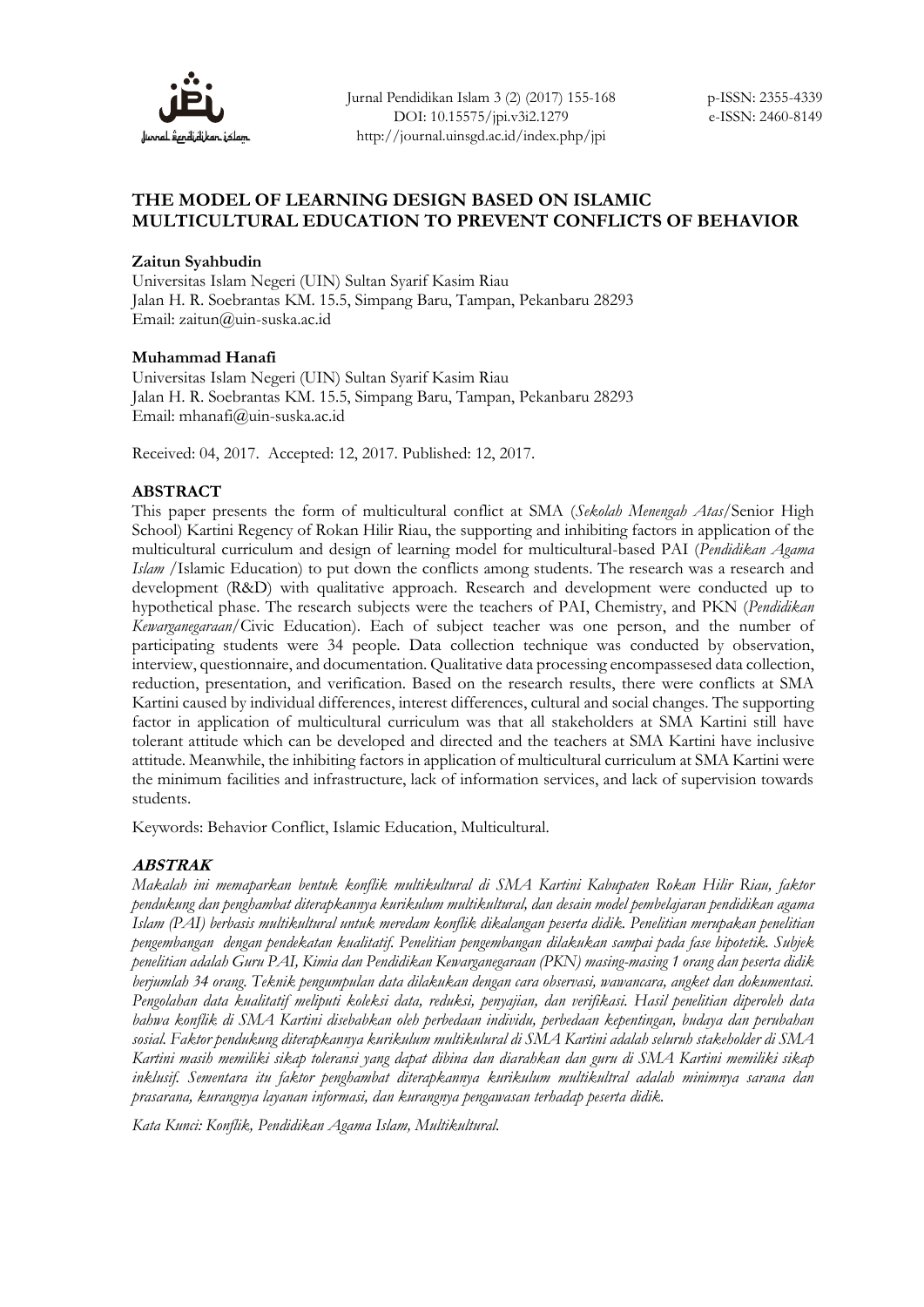# **INTRODUCTION**

Indonesia is one of the biggest multicultural countries in the world. The circumstance can be seen from the wide socio-culture and geography with diversity of ethnic groups, religions, races and culture (Kariyawan, 2012). The wave of democracy demands the difference in Indonesia as a pluralistic nation. The multicultural education is the answer to settle the process diversity problem (Tonbuloglu, Aslan, & Aydin, 2016). Realizing that education is the process of cultivation and the prospect of the united nations referring to the elements of Indonesian culture (Tilaar, 1999). Indonesia, as country with various of ethnics, groups, cultures, and religions, can simply be called as a multicultural society.

The diversity of ethnic groups which is one of the characteristics of Indonesian society can be a pride. However, the diversity can also be a source of conflict that can threaten the unity and life of Indonesian nation. It is obvious that due to the fact that Indonesia is a multicultural country with different ethnicities, cultures, and religions, the conflicts among them frequently occur. One effort to minimize the conflict is through schooling-educational institutions. The school refers to an institution that introduces differences in religions, cultures and ethnicities. As an institution that provides the introduction and cultivation of values and virtue, the school is expected not only to transfer knowledge but also to transfer values. Transferring values means teaching religious and cultural values from the previous generation to the next generation. So, it is expected that the institution can solve and minimize the rise of conflict.

School has an important role in forming the individual character in classroom. One of the strategic duties of the school is to create the tolerant attitude so that the relation among the groups can bind up in harmony and peace. Furthermore, the school through multicultural education can help students decrease the potential conflicts in education setting. The multicultural education is a response to the development of the diversity of school populations as well as the demands of equal rights for each group. In another dimension, it is the development of a curriculum in educational activities that is expected to enter various views, histories, achievements, and attention to people of other ethnicities. This means that multicultural education extensively covers all students regardless of the groups, be it ethnicity, race, culture, social strata, religion, and gender so as to be able to deliver students into tolerant and respectful human beings (Arifudin, 2007; Banks, 1993).

Through multicultural education, a school which students come from the various backgrounds are guided to introduce each other to the difference of ethnicities, religions, cultures, and lifestyle (Sugimura, 2015). Thus, the students may be guided early to understand the aim of *Bhinneka Tunggal Ika* and implement it in their learning process. Furthermore, there is a need to design a multicultural-based learning model, which is able to face the multicultural problems in their life.

Rokan Hilir, which is one of the regencies in Riau Province and the main city of Bagan Siapi-api, is very heterogeneous with multi-race, ethnicity, and religion. Here live Javanese, Batak, Minang, Melayu, and Tionghoa. It may lead to heterogeneity conflict. The conflict is the economic domination by Chinese ethnicity cannot be faced by indigenous people some of which, even, work for them.

SMA Kartini at Panipahan village, the Sub-district of Pasar Lima Kapas, refers to a school that accomodates the multicultural students. The school does not only belong to Tionghoa but also Muslim. This condition potentially triggers the emergence of conflicts among different ethnicities, cultures, and religions such as being difficult to do team work, tendency to humiliate other students, and being deliberately introverted students. If it is not immediately overcome, it can be a trigger of conflict. Therefore, the teachers should be professionally able to design the learning model of multicultural-based Islamic education to minimize the conflict (Alismail, 2016).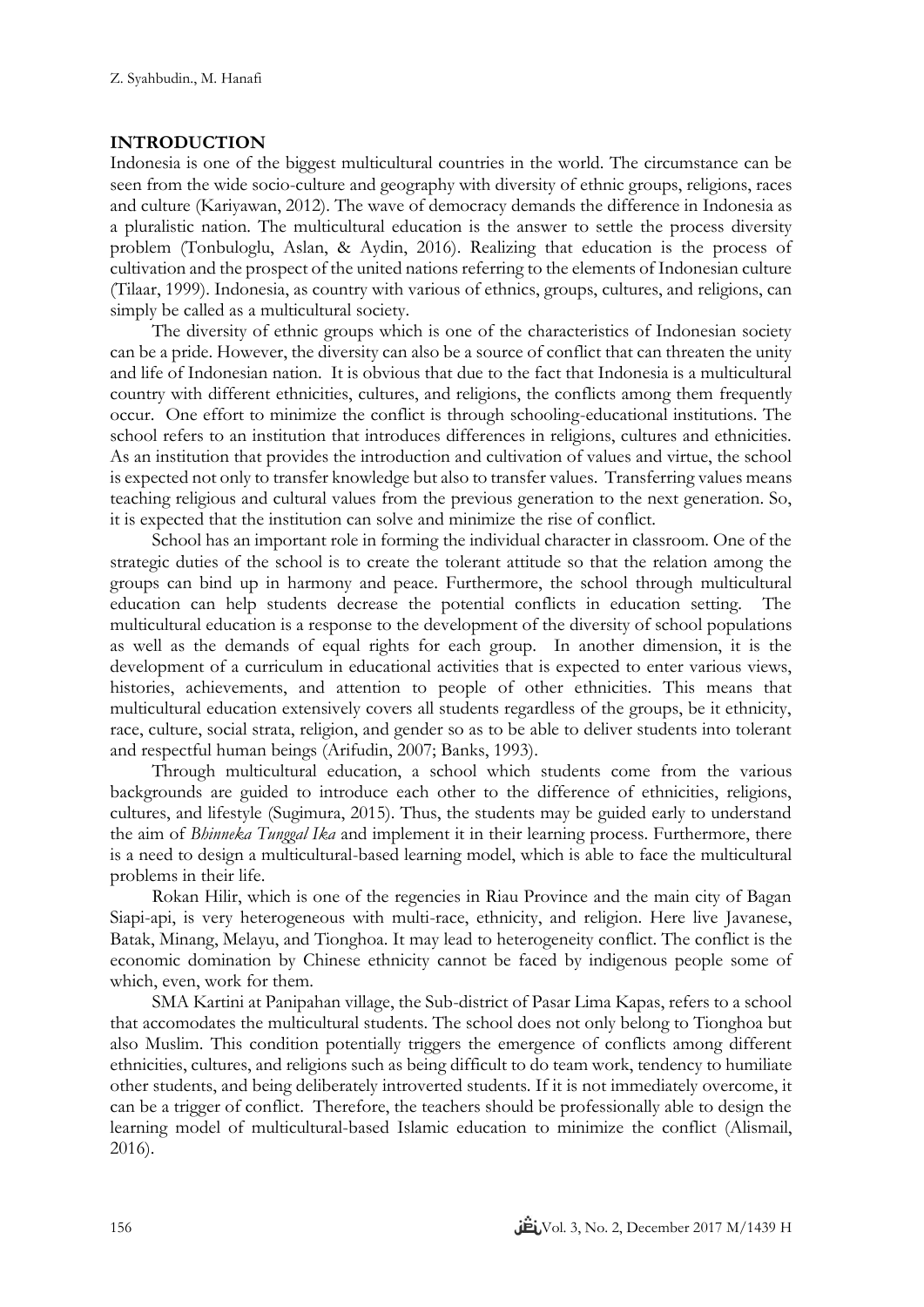Based on the explanation above, this paper presents the form of multicultural conflict at SMA Kartini, the supporting and inhibiting factors in application of multicultural curriculum, and presents design of learning model for multicultural-based PAI. It is expected that this finding of learning model for multicultural-based PAI can put down the conflicts among students.

### **METHOD**

This research was qualitative in nature and it applied research and development (R&D) that just get on to hypothetic level. The research design is shown in Figure 1.



Figure 1. Research Design.

The research was conducted at SMA Kartini Rokan Hilir Regency. The research subjects were the teachers of PAI, Chemistry, and PKN and the students in the grade XI consisting 34 students at SMA Kartini.

The techniques of data collection were observation, interview, questionnaire and documentation. The observation was used to observe the process of learning that happens to cause conflict. The interview was used for teachers of PAI, Chemistry, and PKN to find the teachers' perspectives of the learning process. The questionnaire was intended to gather information on students' attitude toward the model of learning that was used by the teacher. The documentation was related to school data. The process of the qualitative data analysis was conducted by using the steps: (1) data collection, it was accomplished using observation, interview, questionnaire and documentation. In addition, field notes and interview were also used to gain more data; (2) data reduction was committed by re-writing and typing the selected data in essay form or the clear report. This report was meant to reduce, summarize, and select systematic and important data; (3) data display was the effort to see the description by all of sides from the data research. Therefore, the data were shown in a various of matrix, graphs, and chart; and (4) data verification was the effort to find the means of data that were collected for interpretation. The tabulation of data was carried out by verifying and clarifying the data that have been collected to make them objective and systematic.

To gain the valid data, the researcher carried out the triangulation. The triangulation was committed by comparing and reviewing the data which were obtained by results of observation, interview, and the related theories.

#### **RESULTS AND DISCUSSION**

#### **The Form of Multicultural Conflict at SMA Kartini in Rokan Hilir**

There are many kinds of conflicts that are faced by the people in the daily life. There are various conflicts such as the conflict that is begun from themselves, school environment,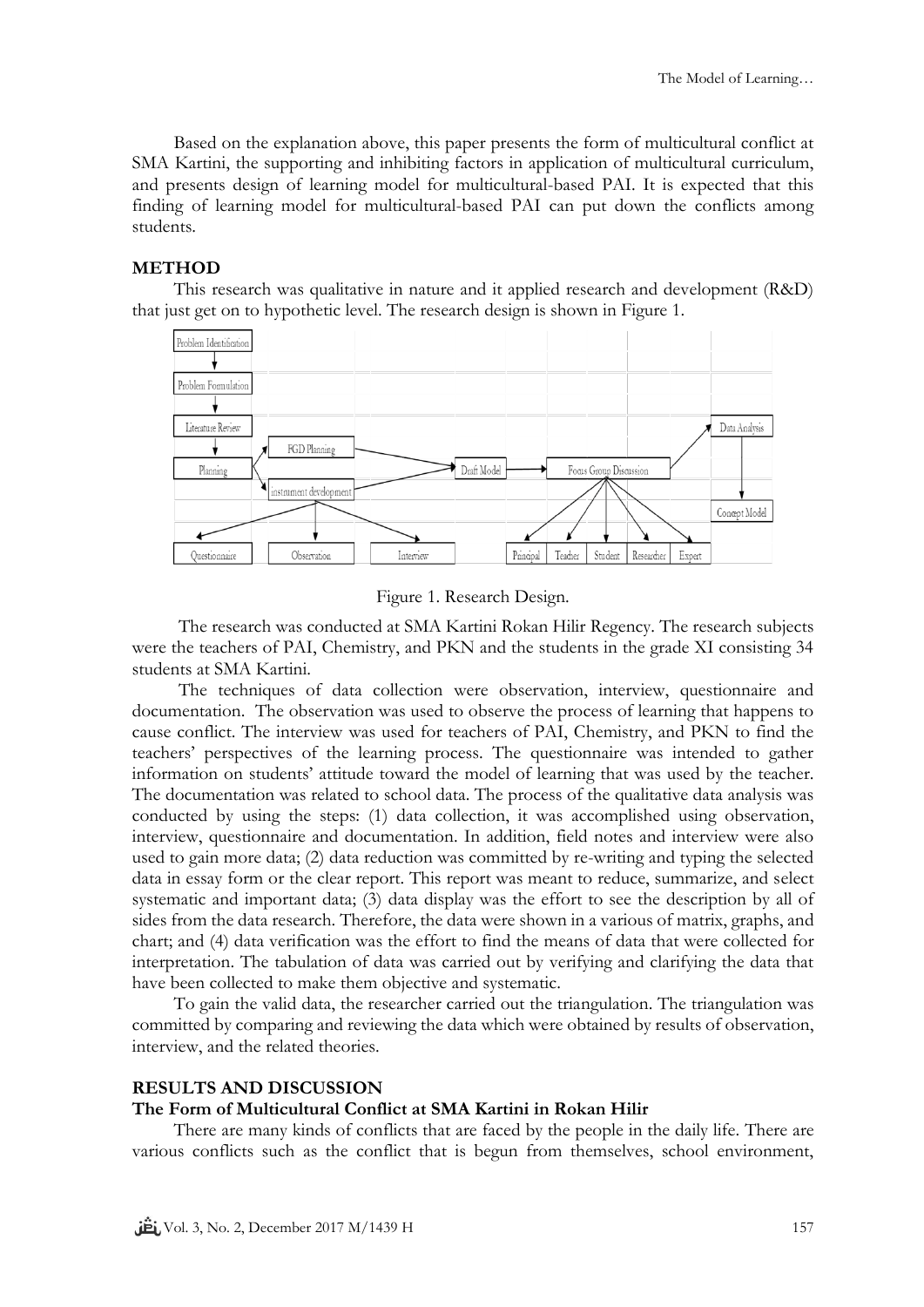society, between local, national, and international organizations until the conflict that happens between the group of countries and nations. The background of the conflicts is the differences within interaction. These differences may be related to physical appearance, intelligence, knowledge, customs and belief. In line with this, the information from the teachers revealed that:

The learning process which involved multicultural students had contributed to the emergence of conflicts in the school. Some of the conflicts that happened at SMA Kartini due to this multiculturalism were: the conflict between individuals, cultures, interests, and social changes Dahlan (Budiman, personal communication, September 9, 2016).

The condition of students that were plural in ethnicity, religion, and geography had contribution toward the social problems such as social imbalances, the conflict among groups, and ethnicities (Siregar, personal communication, September 9, 2016).

The form of conflict often happened at SMA Kartini; such as unhappy feelings, hate and yearn from someone or groups, all of which could destroy a relation. Besides that, there was a difference of opinion from the groups that caused a problem (Purba, personal communication, September 9, 2016).

The conflict happened in multicultural context at SMA Kartini was caused by the differences of individual interests, culture, and social change which had created social imbalances and conflict among groups and ethnicities. This follows Soekanto & Sulistyowati (2013) opinion that there are four factors that cause conflicts to happen. They are the difference between individual, culture, interests, and social change. Therefore, some conflicts happened due to the different needs to manage and resolve based on the principles of humanism, as proposed by multiculturalism movement.

The followings are the clearer picture of the conflicts:

1. Differences between individuals.

Individual differences are differences that involve feelings, opinions, or ideas relating to one's self-esteem, pride, and identity. For example, there are students who want a quiet learning atmosphere but other students want to learn while singing, because according to the students learning while singing is very effective for them. Then anger arises on the other students, resulting in conflict.

## 2. Cultural differences.

A person's personality is formed by family and society. Not all communities have the same values and norms. What is considered good by one society is not necessarily good by the other. Social interaction between individuals or groups with opposing cultural patterns can create a sense of anger and hatred that result in conflict.

3. Differences of interest.

Each group or individual has different interests. These differences of interest can lead to conflict between them.

# 4. Social change.

Rapid change in society can disrupt the balance of the value system and prevailing norms. Consequently, conflicts can occur because of a discrepancy between individual expectations and the community. For example, young people want to overhaul the behavior patterns of their traditional society, while the old want to maintain the tradition of their ancestors, then the condition will cause conflict between them.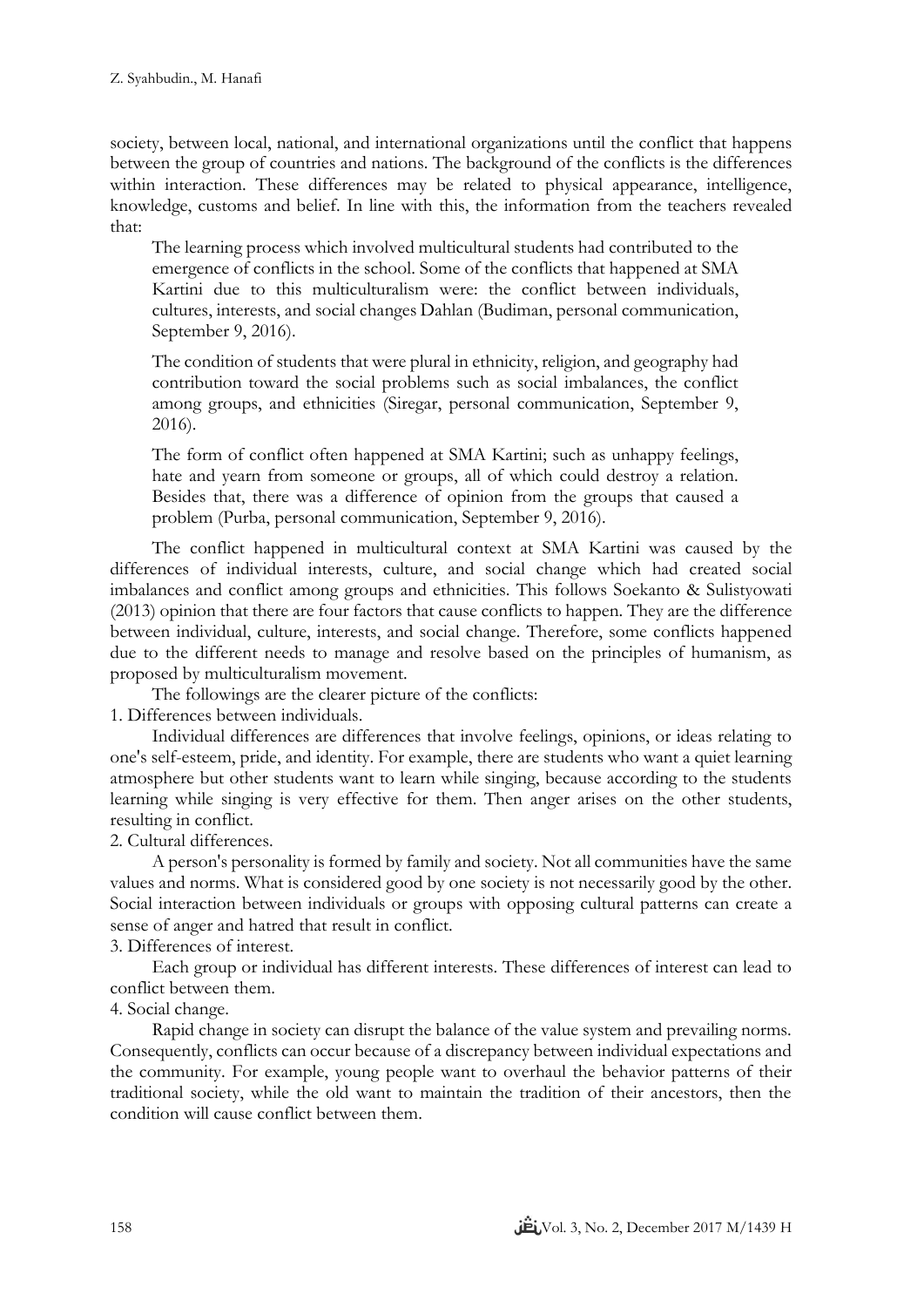## **The Supporting and Inhibiting Factors in Implementation of Multicultural Curriculum at SMA Kartini**

The main factors stimulating the conflicts at SMA Kartini were the existence of diversity of ethnic groups, religions, and cultures. Based on interviews with the teachers, they revealed that the reasons behind the implementation of multicultural-based learning curriculum were: (1) all stakeholders at SMA Kartini still had attitude of tolerance which could be developed and directed; (2) teachers at SMA Kartini had inclusive attitude. They could accept the differences existing at SMA Kartini and could adapt themselves with students from various ethnic groups, religions, cultures, economic circumstances, and academic abilities. On the other hand, the inhibiting factors in application of multicultural curriculum at SMA Kartini were the minimum facilities and infrastructure, lack of information services, and lack of supervision towards students. As Purba said:

The inhibiting factors in the implementation of curriculum in multicultural learning are the condition of society and the students' narrow mindset, students' lack of understanding and belief in multicultural values and also because the curriculum does not generally include multiculturalism in the policy of the national curriculum (Purba, personal comunication, September 9, 2016).

### **The Curriculum of Multicultural SMA Kartini**

The curriculum of multicultural education at SMA Kartini was not yet available; however, the implementation of multiculturalism was carried out in particular subjects (Siregar, interview, September 9, 2016). This was done by Supardi (2014) and Utomo (2016) who implemented multicultural education developed through History Subject.

At SMA Kartini, the curriculum integrated the implementation of multicutural learning. It can be seen from the design of lesson plan and the application of multicultural learning which was integrated into the class theme. SMA Kartini evaluated and revised itself the designed curriculum by using the theory of development of teenage. The teacher designed the lesson plan by using the indicator that was suitable with students' age and ability.

The curriculum used in multicultural learning at SMA Kartini was the curriculum that was made by the school itselfs. The curriculum had its typicalities in its implementation. The curriculum covered values such as inclusive, focus on the students, multiple intelligence, universal value, environmentally friendly life, respect of local wisdom, independent and creative, and gender fair. Clarifications of the typicality are as follows.

1. Inclusiveness.

Inclusive at SMA Kartini means that the school accepted students with physical, ethnical, cultural, intellectual, language, economic and social differences. SMA Kartini gave opportunities and the equal rights for students in obtaining the proper educational services for all students. Teachers were in the position to fully understand multiculturalism in order to educate the students equally (Alismail, 2016).

2. Student-centered.

SMA Kartini applied the inclusive curriculum that should be able to provide facilities and infrastructure, method of teaching, and evaluation system adjusted with heterogeneous students' needs. Therefore, in its arrangement, students become the main focus.

3. Multiple intelligence.

SMA Kartini gave freedom and facilitated students to increase and use the plural intelligence they had. The plural intelligence is the linguistic, mathematical, spatial, kinetic and physical, musical, interpersonal, intrapersonal, and naturalist intelligences.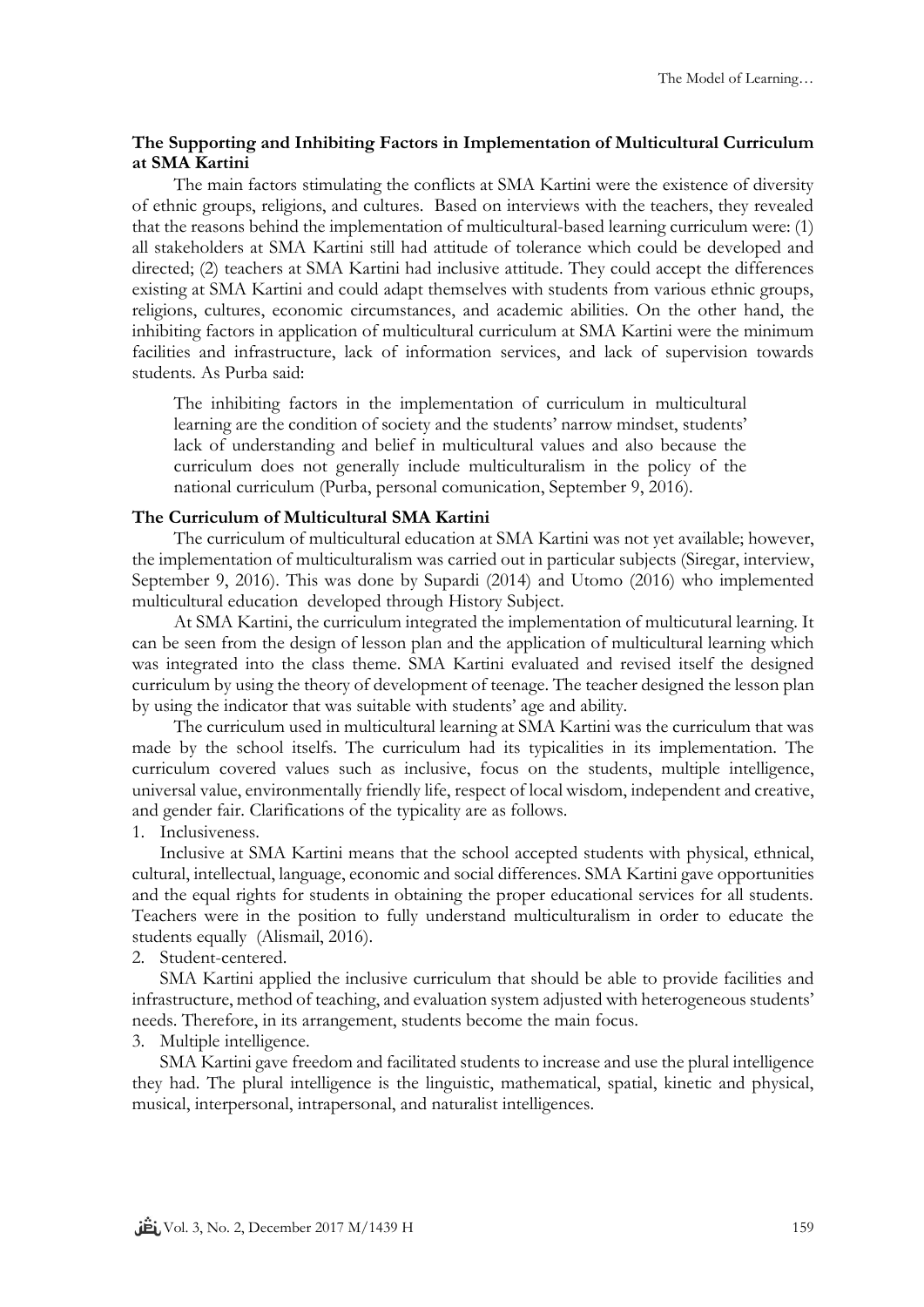4. Universal value education.

Education of value developed at SMA Kartini was universal value. The universal values are: (a) peace: thinking positive about themselves and other people; (b) appreciation: appreciating themselves and treating other people properly and well; (c) love: keeping, paying attention, sharing, and being friendly one another; (d) responsibility: doing the work by themselves, keeping, and caring for; (e) happiness: being loved, doing good things, having good hopes for other people; (f) collaboration: helping each other to finish a job patiently and wholeheartedly; (g) honesty: telling the truth (h) humbleness: knowing the strengths but not boasting; (i) tolerance: being able to accept the own self and other people and accept the diversity; (j) simplicity: using what we have and not having wasteful characteristic; (k) unity: harmony in groups, making us like one family.

5. Friendly milieu.

Attitude of friendly milieu at SMA Kartini had four principles; reducing, reusing, recycling, and replanting.

6. Respecting local wisdom.

SMA Kartini developed curriculum trying to conserve and develop various local wisdoms. Multicultural curriculum which implanted to students refers to local government's policy, local culture, local language, diversity of ethnic groups and utilizing the surrounding resources.

7. Independent and creative.

SMA Kartini helped to facilitate students to develop their independence and creativity. Independence and creativity needed by students to adapt to their daily life. The independence refers more to freedom than to their needs. This is strictly related to ability of undergoing the life, considering choices, and making decision by themselves. Creativity focuses more on process of thinking out of the box. Being creative is meant as the ability to accomplish some problem with various ways.

8. Gender-just.

SMA Kartini gave equal chances to all school stakeholders (teachers, staffs, students, and parents) without distinguishing the gender. They had the equal chances and rights in school services.

When making the class program, the teachers considered children's development level. As one teacher explained:

I find information about every student by doing observation and needs analysis to the syllabus through the analysis of students' grades and attitude. The result of these analyses becomes the reference to decide the class program (Marintan, personal communication, September 8, 2016).

This is in line with what the chemistry teacher said that:

In designing the lesson plan, I do placing the students' seat which accommodates heterogeneous students in terms of ethnicity and knowledge, giving feedbacks in learning process, and giving reward or appreciation to the students who respond to teachers' questions (Siregar, personal communication, September 9, 2016).

The teacher involved the student to plan classroom activities. The students had chances to express their ideas concerning activities they want to do. The teacher also gave a sense of responsibility to their students to think about what activity to include that relates to class theme.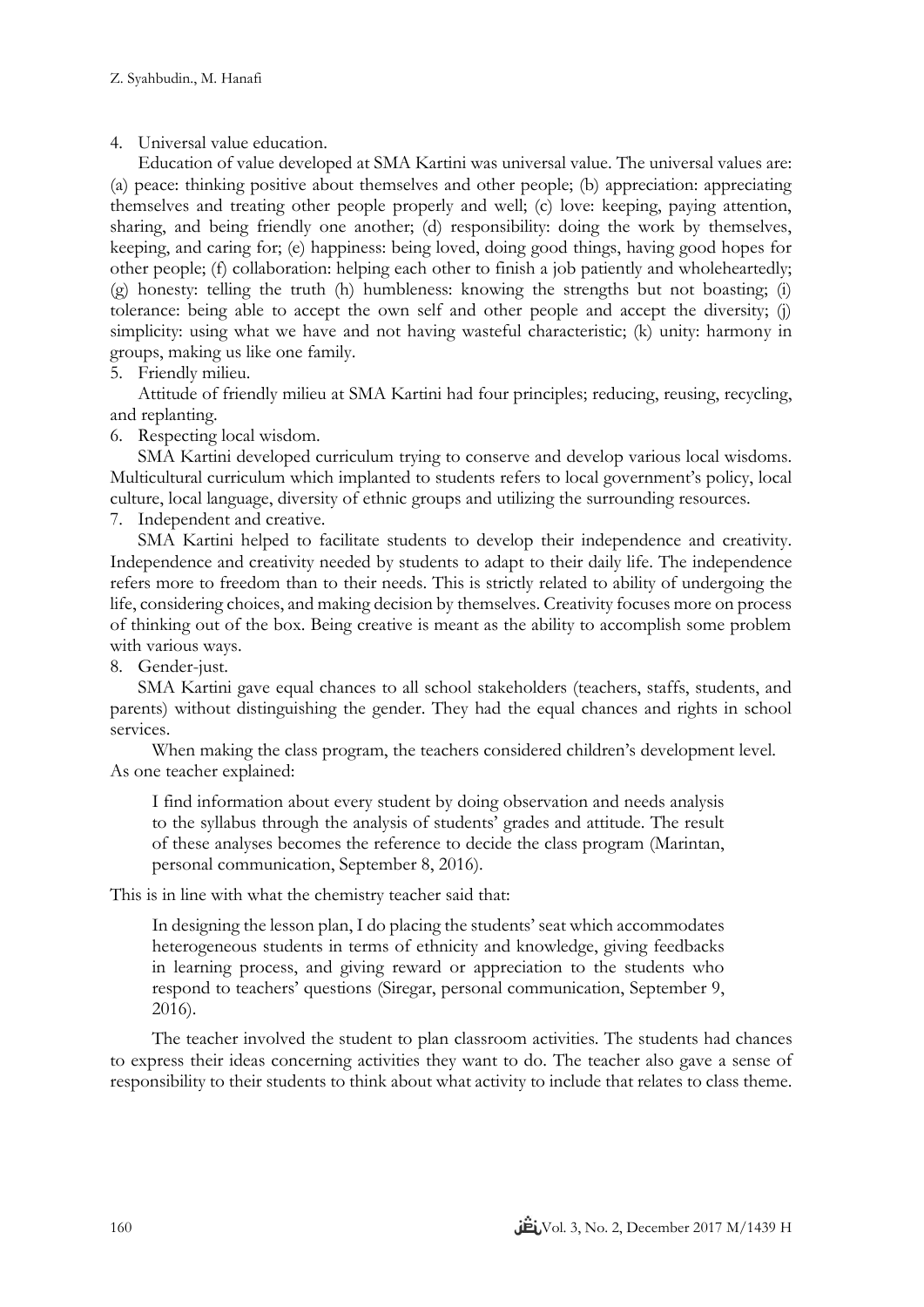We usually invite the students and ask them what activity that will be done, and say to them our activity will be like this tomorrow, or the students will be invited to make activity for one week that is suitable with their theme. Sometimes we follow the students' ability, and review particular area (topic) again. Even, some students are bored to play that area again" (Budiman, personal communication, September 9, 2016).

In designing multicultural lesson plan, teacher should consider students' development and background and also invite them to participate in designing process. The teacher arranged multicultural lesson plan to develop students' attention also invite them in arranging class activities. The teacher informs the students that there are going to make a class program. Then the students were required to give an idea for the activity. The teacher wrote the idea and activity integrated by indicator that would be reached for a week in the class program. The teacher applied multiculturalism and it was integrated to the theme class by taking positive values that were in theme class related to multicultural values. The teacher discussed the values together with the students and applied them into their daily life in the class. The teacher coordinated it all in the class, such as the students' idea, class theme, and what method that will be used, so that all of them could be applied into the process of multicultural learning.

Learning activity in the class was integrated with the theme that have been agreed by the students. The class theme of SMA Kartini was suitable with the agreement between the teacher and the students in the class. The theme was useful in learning to build interest and stimulate knowledge of the students through the contexts they were familiar with. The theme was the basic subject in doing learning in the class. The observation data in learning process in class and the result showed that theme in the class was integrated with the multicultural values. The teacher took positive value that was gotten from the theme then it was matched with the local culture of students' immediate surroundings. The teacher invited the students to study and implement the positive values they have learned in the class in their daily life. The application of multicultural learning was integrated to the theme in the class in evidence in their tolerance of differences, and also gives suggestion to develop each individual student's characters (Siregar, personal communication, September 9, 2016).

The learning that was integrated with the theme can also be integrated with education of multicultural value. The students were invited to study and see the differences in their surroundings. Through this activity, students were made to be aware to the differences existing among them. The way was by having teachers pose questions to the students such as: Who is a Muslem? Who is Christian? Who is Catholic? Who is Buddhist? By this, the students will realized that differences were there in their environment, especially in their near environments, namely their class room. The students become aware that their friends who were in the classroom were from different religions.

The application of multicultural learning was integrated to the theme in the classroom. The teacher should take positive values from the class theme relate to multicultural value. Doing multicultural learning feels difficult to do when the teacher was not ready yet to accept differences. The teacher was the spearhead in implementing multicultural learning in the class. The teacher's understanding of the multicultural values was so important. It affected the implementation of curriculum in multicultural learning. A teacher who did not understand the multicultural values may do something which is only based on what he/she believes and wants without considering the diversity around him/her.

#### **The Activity of Multicultural Learning at SMA Kartini**

In order to create learning, SMA Kartini was trying hard to cultivate the multicultural values in learning process. According to one teacher: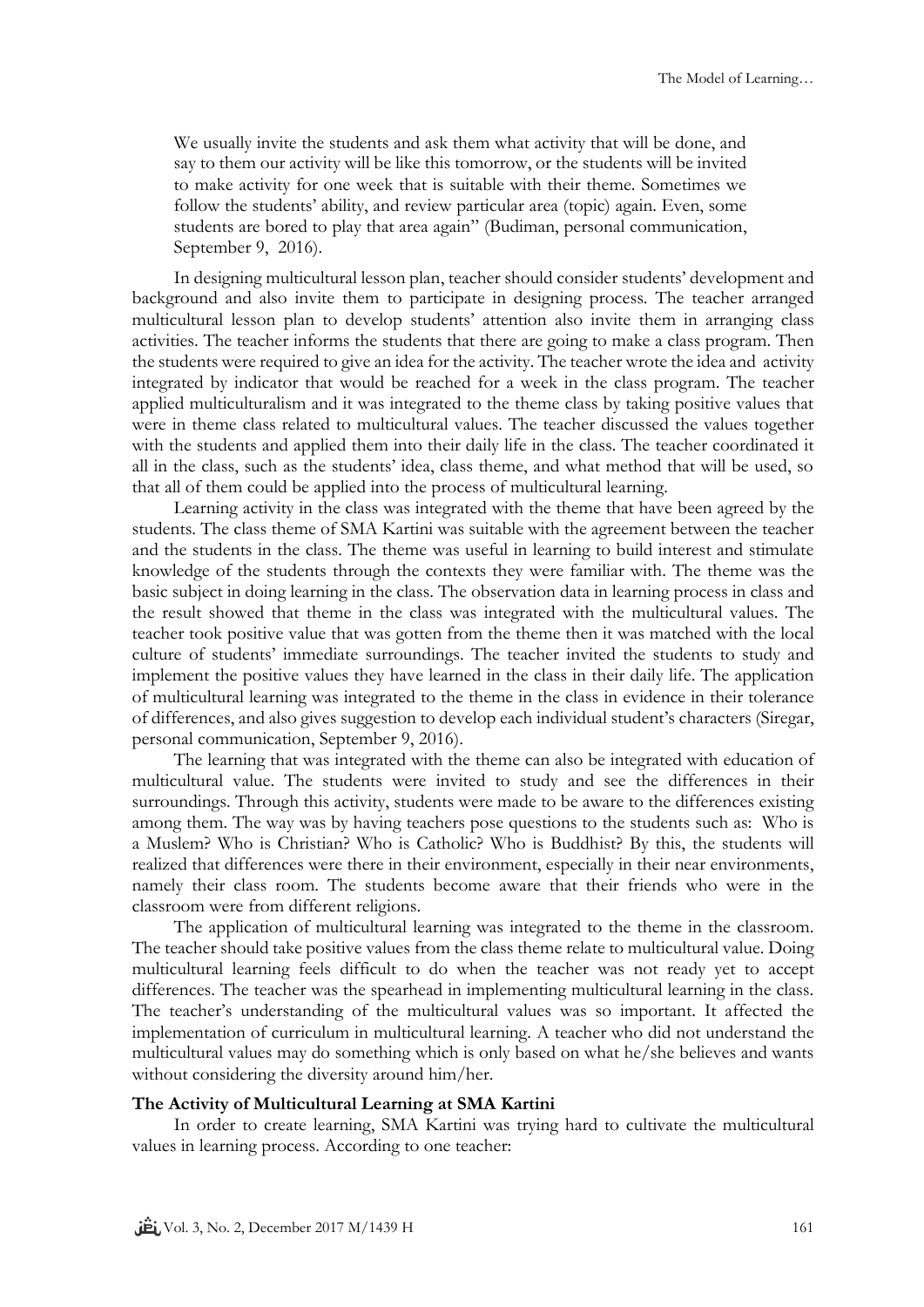I integrate the values covering: appreciating different opinion among students, appreciating the differences in heterogeneous groups, appreciating the students' work, and appreciating students' variety in friendship (Siregar, personal communication, September 9, 2016).

In relation to this, one teacher said:

The development of the material should include, planning and doing learning activity in helping the students to understand the purpose of learning and stimulate them to understand and master the concept in subject being taught (Siregar, personal communication, September 9, 2016).

Next, another teacher added:

The roles of the teacher are giving direction, applying the multicultural values for the students, giving a model, giving advice or guidance and also doing assessment for the values that have been taught to the students (Purba, personal communication, September 9, 2016).

The learning activity that contains multicultural values in the classroom of SMA Kartini was that, the teacher always made the students used to appreciating everyone's opinion without seeing the difference. In addition, the teacher often made activity together, where the students could apply democratic values in learning process.

The implementation of multicultural learning at SMA Kartini was integrated in classroom activities. The integrated activity invited the students to discuss each other, express opinion, give comment, ask, listen to story and play together. The teacher always appreciated the childrens as having human rights such as the freedom right and reach happiness. Despite their different backgrounds, all students deserved the same rights.

Unlike multicultural education practice in SMA Kartini, multicultural education practice in Malaysia is teacher centred. Teachers are actively involved in the delivery and students listen to receive information conveyed by the teacher. The methods used in this teacher-centered strategy was varied. Among these methods are methods of advice, explanation, glance back, gradual, speaking, story telling, contextual, lecture, and discussion. In the existing learning situation, the teacher uses an indirect approach. The approach is done by modeling current issues and relating them to daily life. From the examples of current issues, it is hoped that the good values of different cultures can be practiced in everyday life. This approach gives students awareness of the importance of unity in life and avoids doing things that can cause division among students (Omar, Noh, Hamzah, & Majid, 2015).

The implementation of multicultural learning at SMA Kartini emphasizes the background and the children's needs. The teacher should know the students' background related to their cultural, social, economic, religious, physical, language, and emotional developments. The teacher made the activity that is suitable with the characteristic of development, namely giving stimulation in the five of development aspects that consist of: 1) physical and motoric development; 2) cognitive development; 3) emotional development; 4) social development; 5) language development.

Multicultural learning at SMA Kartini always sees the students' need and achievement of each students. Learning activity that is frequently done at SMA Kartini is by using various methods of learning design. As expressed by one of the teachers that:

The method that is applied in learning is jigsaw learning method, cooperative, contextual teachinglearning, using multimedia, problem-based learning, quantum teaching, and saintific approach (Siregar, personal communication, September 9, 2016).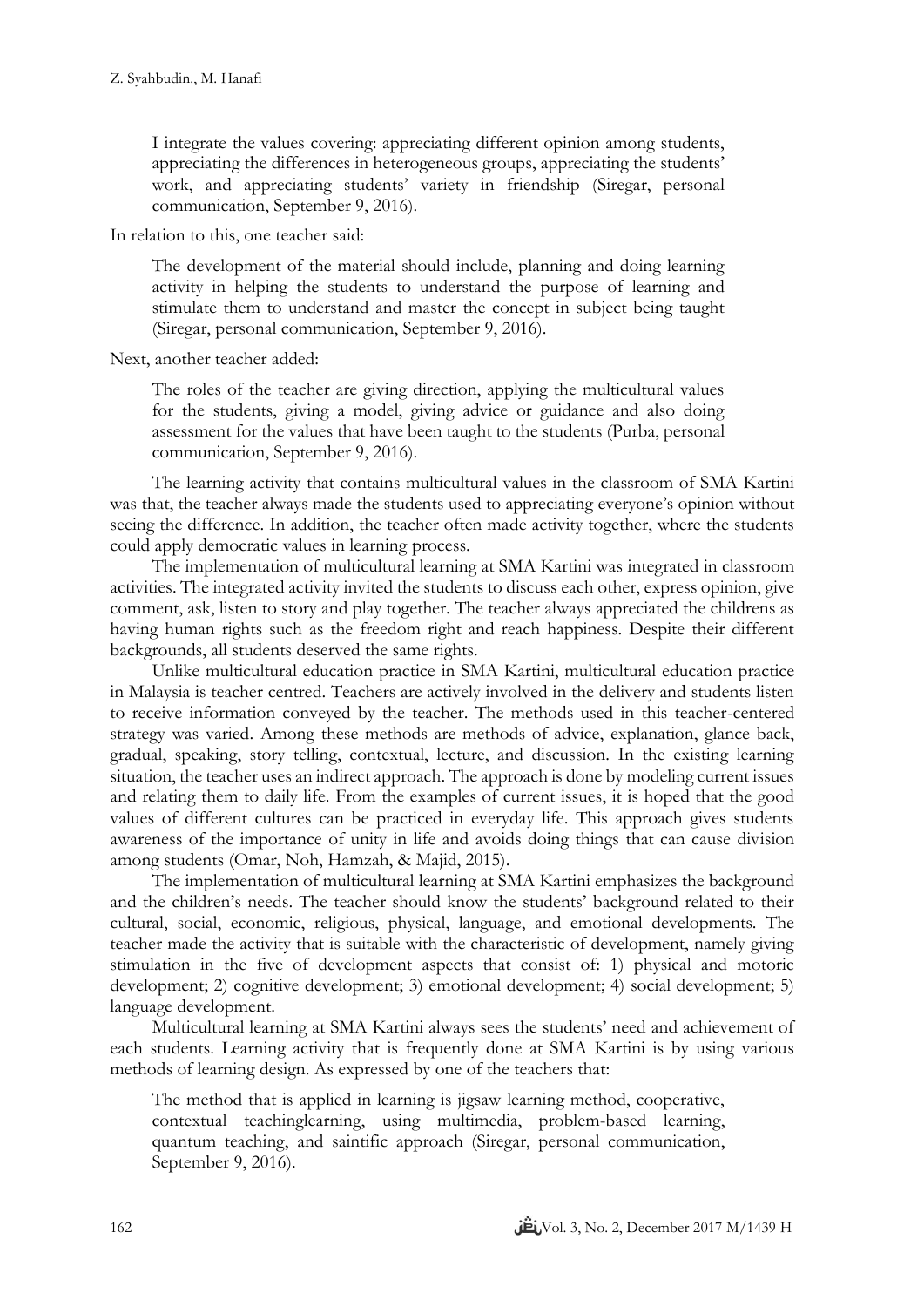According to another teacher:

The suitable ways to deal with the students who have different backgrounds are learning to accept their difference and background, understanding the background, and solving students' problems by taking their characters and their backgrounds into account (Purba, personal communication, September 9, 2016).

Next, it is added from another teacher that:

To deal with the students that have different backgrounds are by making them understand that human beings have different characters and accept the difference as a means to unite in life and also respect each other (Siregar, personal communication, September 9, 2016).

At SMA Kartini, the teacher always gives the same chance to the students, without seeing gender, religion, economic background, need, language. Each student was free to express their opinions, comments, asking questions, and expresstheir feelings and wants. One of the example activities give a freedom to give opinion when choosing what activity that will be done. Each student was given a chance to express their idea. Therefore, the teacher was expected to be able to create the learning democratic process. The ways committed by the teacher in creating learning democratic process were by appreciating different opinion, giving the same freedom to each student to express their opinion, and respecting every student's right (Purba, personal communication, September 9, 2016).

The implementation of multicultural learning at SMA Kartini always invited the students in all sides in doing the activity learning. It includes preface activity, main activity, and closing activity. Example of all stages of multicultural learning at SMA Kartini can be seen in the following presentation.

1. Introduction activity.

On introduction activity, teacher always invited students to remember the class theme by submitting a question "what is today's theme?" The teacher also invited the students to recall the activities on previous days which have been carried out. Every student was given the same chance to tell what they had remembered about the activities on previous days. Then, teacher invited students to do the beginning webbing; that is, teacher's beginning step to gain information of how far the students understand the theme, whether they already knew much about information of theme or they do not know at all. This becames the teacher's grip to discuss the theme and the class activities which will be done.

2. Learning core activity.

In core activity, students were invited to discuss to determine the activities which would be carried out in the class. Teacher gave a chance to all students to express their opinions or ideas. When a student expressed an opinion, the teacher and other students listened and gave comments or questions related to the activities delivered. If there was an argument during discussion, teacher acted as mediator. Observation result from the discussion in the class shows that teacher gave the same chance to all students without distinguishing gender, religion, race, economic background, need, language and so forth. Every student was free to give opinions, comments, questions, and expressed their feelings and needs. From the observation result, it can be concluded that SMA Kartini tried to implant the multicultural values on the learning process. Teacher familiarized students to appreciate each other.

3. The closing activity.

4. On the closing activity, the teacher made conclusion, gave feedback towards the learning process, did reflection, gave information about the next activity, and did evaluation.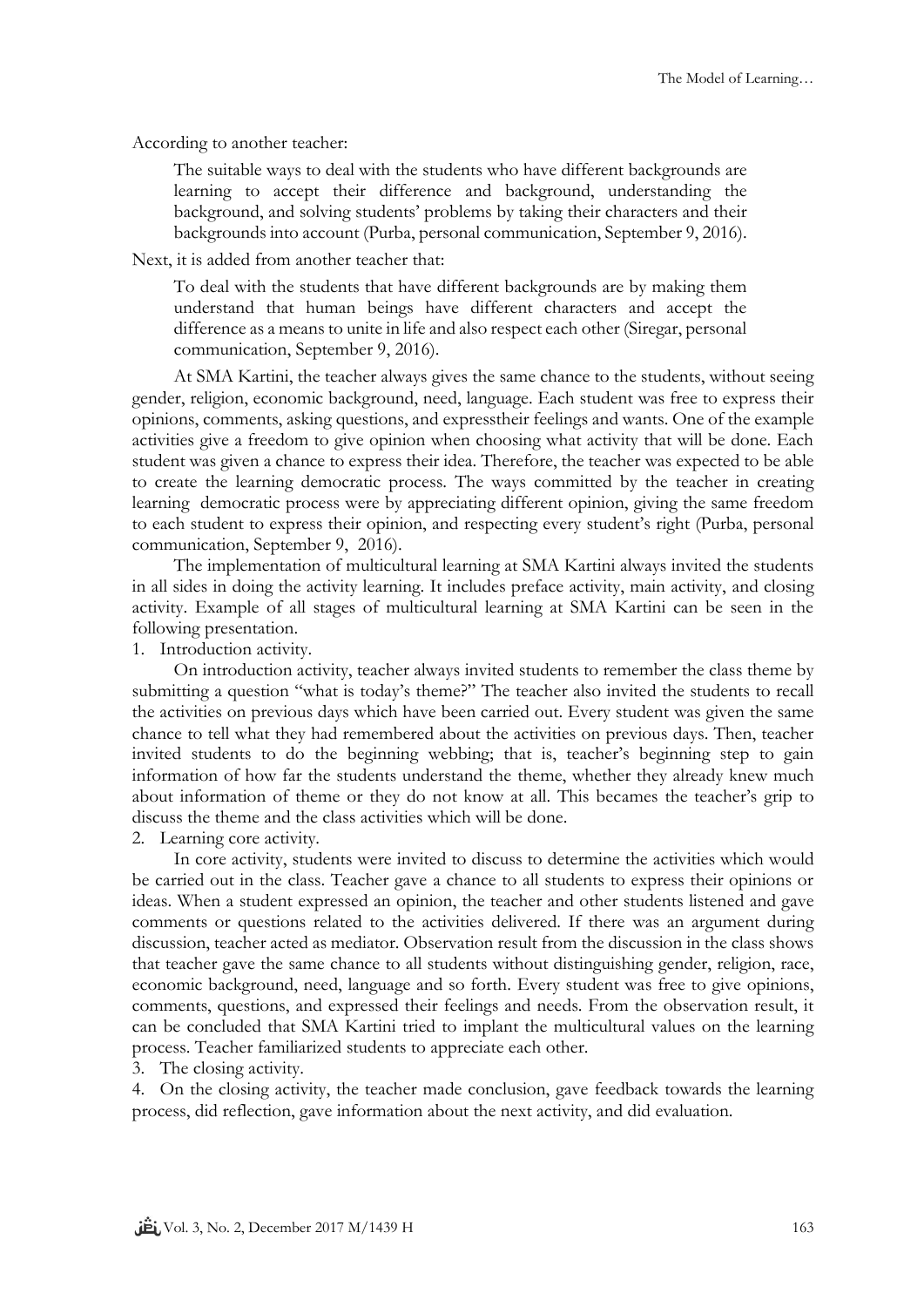## **Students' Attitude towards Model of Multicultural Learning**

Data about students' attitude towards the model of multicultural learning were acquired from questionnaire. The results of spreading the attitude scale and the score of each answer alternative can be seen in Table 1. Data from Table 1 show that the students at SMA Kartini have positive responses towards the multicultural elements.

|                  |                                                                                              | Percentage (%) |           |                |                |
|------------------|----------------------------------------------------------------------------------------------|----------------|-----------|----------------|----------------|
| No.              | Questions                                                                                    | Very           |           |                | Very           |
|                  |                                                                                              | Agreeable      | Agreeable | Disagreeable   | disagreeable   |
| 1.               | Must master the multicultural materials.                                                     | 29             | 61        | 10             | $\Omega$       |
| $\overline{2}$ . | Must know about the existence of diversity of                                                | 65             | 35        | $\Omega$       | $\Omega$       |
|                  | nation's cultures as social reality, as form of                                              |                |           |                |                |
|                  | multicultural and plural society, so it is necessary to                                      |                |           |                |                |
|                  | form the democratic, dialogic, open and critical                                             |                |           |                |                |
|                  | behaviors.                                                                                   |                |           |                |                |
| 3.               | Must know the importance of appreciating and                                                 | 84             | 16        | $\overline{0}$ | $\theta$       |
|                  | respecting each other among social members with                                              |                |           |                |                |
|                  | various backgrounds, cultures, religions, races,                                             |                |           |                |                |
|                  | ethnicities, genders, et cetera.                                                             |                |           |                |                |
| 4.               | Must know the importance of rights equality, social                                          | 39             | 61        | $\overline{0}$ | $\Omega$       |
|                  | justice, and collective participation as social                                              |                |           |                |                |
|                  | members.                                                                                     |                |           |                |                |
| 5.               | Must know the importance of conserving the                                                   | 58             | 42        | $\theta$       | $\overline{0}$ |
|                  | diversity of nation's cultures both local and national,                                      |                |           |                |                |
|                  | so that it brings about appreciation among cultures.                                         |                |           |                |                |
| 6.               | Must understand the multicultural values.                                                    | 13             | 81        | 6              | $\overline{0}$ |
| 7.               | understand the democratic interaction<br>Must                                                | 74             | 26        | $\overline{0}$ | $\overline{0}$ |
|                  | patterns and appreciate the diversity of ethnic                                              |                |           |                |                |
|                  | groups, cultures, races, religions and genders.                                              | 42             | 58        | $\theta$       | $\overline{0}$ |
| 8.               | Must have open attitude towards diversity of ethnic                                          |                |           |                |                |
| 9.               | groups, cultures, races, religions and genders.                                              | 7              | 93        | $\Omega$       | $\Omega$       |
|                  | Must be sensitive to social justice without making a<br>problem out of cultural backgrounds. |                |           |                |                |
| 10.              | Must apply the multicultural values in students' lives                                       | 42             | 58        | $\overline{0}$ | $\overline{0}$ |
|                  | both in narrow environment and in wide one.                                                  |                |           |                |                |
| 11.              | Must apply religion's positive values and culture's                                          | 52             | 42        | 6              | $\overline{0}$ |
|                  | glorious values in building the peaceful and united                                          |                |           |                |                |
|                  | society                                                                                      |                |           |                |                |
| 12.              | the<br>positive<br>behaviors<br>towards<br>Must have                                         | 45             | 55        | $\overline{0}$ | $\overline{0}$ |
|                  | democratic attitude and social justice.                                                      |                |           |                |                |
| 13.              | Must have the positive behaviors<br>towards                                                  | 61             | 26        | 13             | $\overline{0}$ |
|                  | togetherness and collaboration.                                                              |                |           |                |                |
| 14.              | Must have ability of interacting and internalizing as                                        | 52             | 48        | $\theta$       | $\Omega$       |
|                  | social creatures among the diversity of ethnic                                               |                |           |                |                |
|                  | groups, cultures, races, religions, and genders.                                             |                |           |                |                |
| 15.              | Learning process forms students' multicultural                                               | 52             | 48        | $\overline{0}$ | $\overline{0}$ |
|                  | personality.                                                                                 |                |           |                |                |
| 16.              | Must believe in God.                                                                         | 94             | 6         | $\overline{0}$ | $\overline{0}$ |
| 17.              | Must be able to communicate cultural ethic by                                                | 36             | 64        | $\Omega$       | $\overline{O}$ |
|                  | showing respect, appreciating other's culture, in                                            |                |           |                |                |
|                  | interaction and socializing in multicultural society                                         |                |           |                |                |
| 18.              | Must understand technology advancement as a                                                  | 55             | 45        |                |                |
|                  | result of multicultural society that are advanced in                                         |                |           |                |                |
|                  | innovation and creation.                                                                     |                |           |                |                |

| Table 1. Frequency and Percentage of Students' Questionnaire Answers. |  |
|-----------------------------------------------------------------------|--|
|                                                                       |  |

# **Model of Learning Design for Islamic Multicultural-Based Education**

Multicultural notion is closely associated with pluralism. Historically speaking pluralism and multicultural educations actually have begun to emerge becoming a review. The pluralism education is an education supposing us to open vision on a wider firmament and being able to cross the limits of ethnic groups or cultural traditions and our religions, so that being able to see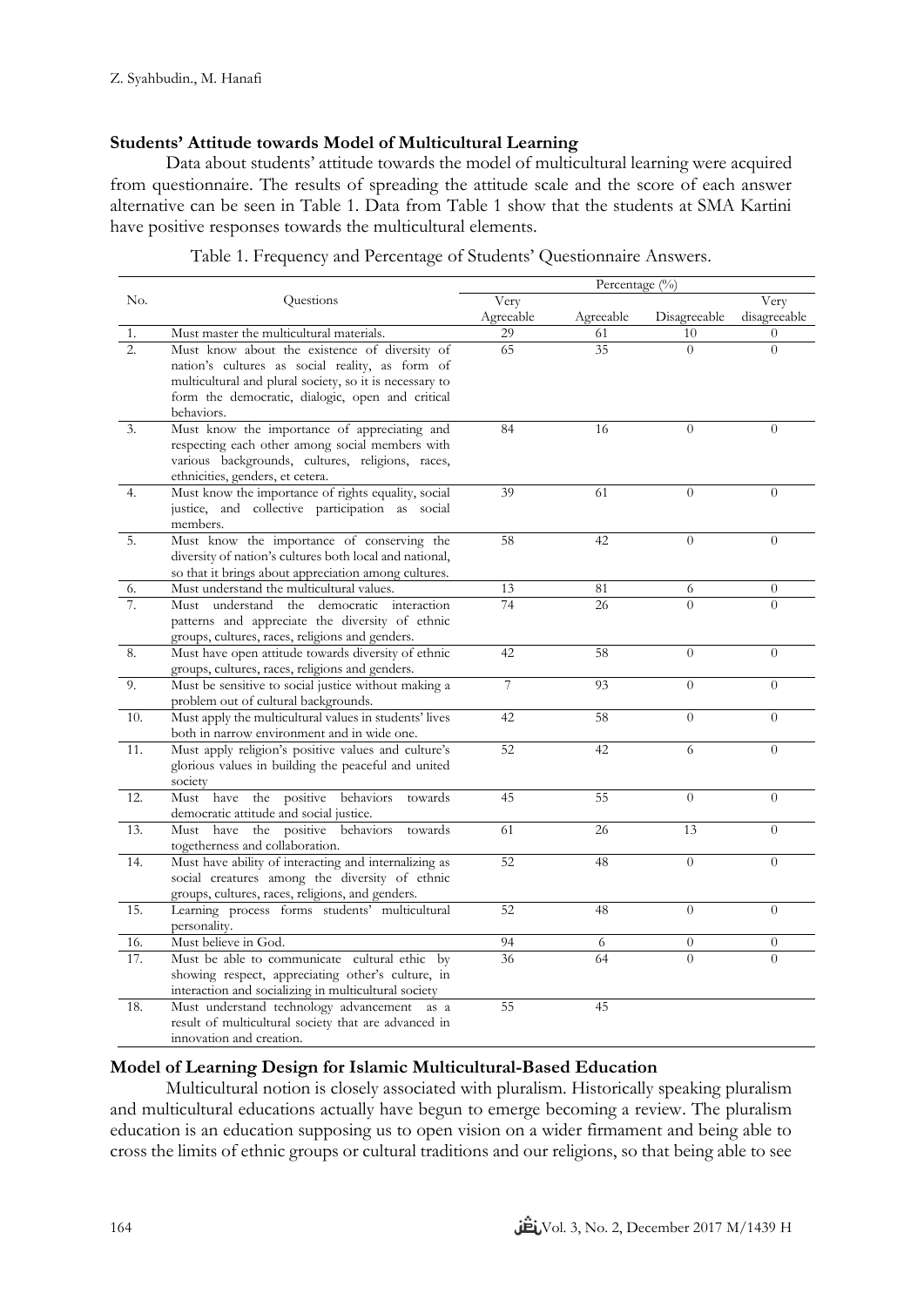the humanity as a family having differences and similarities of aspiration. This is the education of humanism basic values for peace, independence, and solidarity (Naim & Sauqi, 2008).

Multicultural education is a progressive approach to transform the education which comprehensively exposes weaknesses, failure, and practices of discrimination in process of education. Dawam (2003) explains that the multicultural education is the process of developing all human beings' potencies appreciating their pluralist and heterogeneity as a consequence for diversity of cultures, ethnicities, ethnic groups, and sects of (religion). The understanding of multicultural education certainly has a very wide implication in education, for the education itself is generally understood as process without end or lifetime process. Thereby, the multicultural education wants the respect and appreciation highly towards human beings' degree and dignity wherever they come from. Its hopes are creating real peace, security which is not obsessed, and happiness without being engineered.

Pluralism and multiculturalism are two different things; however, both of them have a very close relationship and are related each other. In context of society, plural society is absolutely different from multicultural society; nevertheless, the plural society is the basis for arrangement developing multicultural society, where the society and the culture interact and communicate intensely.

In context of Islamic education, pluralist-multicultural is the attitude of accepting pluralism of human beings' cultural expressions in understanding the religion's main messages. Its main bases are explored based on Islamic teachings, as the Islamic dimensions become the distinguishing bases as well as the pressing point from construction of education itself. The use of word 'Islamic education' doesn't meant to emphasize other religions' teachings or non-Islamic education; however, as a matter of fact to strengthen that Islam and Islamic education are full of the teachings which appreciate pluralist-multicultural dimension. Moreover, the Islamic education itself has existed and has typical characteristics, especially in discourse of education in Indonesia. The use of 'pluralist-multicultural' term stringed up by the word 'Islamic education' is meant to build a paradigm as well as theoretical and applicative constructions appreciating the diversity of religions and cultures. Such Islamic construction is oriented to process of awareness having religiously pluralist insight as well as having multicultural insight.

There are some aspects which can be developed from the concept of Islamic pluralistmulticultural education. *Firstly*, Islamic pluralist-multicultural education is the education which appreciates and embraces entire forms of heterogeneity. Thereby, it is expected that wisdom will grow in seeing entire forms of existing heterogeneity. *Secondly*, Islamic pluralist-multicultural education is a systematic effort to build students' understanding, comprehension, and awareness toward pluralist-multicultural reality. This is important to do because without systematic effort, reality of heterogeneity will be understood sporadically, fragmentarily, or even elicit an extreme exclusivity. On this point, heterogeneity is judged and viewed inferiorly. Even there may grow a wish to do authorities and ambitions of conquering the different them. *Thirdly*, Islamic pluralist-multicultural education does not compel or refuse students due to identities of ethnic groups, religions, races or classes. Those who come from various diversities must be positioned equally, in egalitarian way, and be given precise medium to appreciate the characteristics which they have. In such condition, there is nothing more excellent between one student and other students. Each of them has the same position and must obtain the same treatment. *Fourthly*, Islamic pluralist-multicultural education gives the chances to grow and develop sense of self to every student. This is important to build self-confidence, especially for those who come from underprivileged economic classes or the relatively-isolated groups.

Islamic pluralist-multicultural education was inspired by transformative Islamic ideas. It means that Islam is always oriented to the efforts to embody Islam's aspiration; those are, forming and transforming social circumstance into Islamic aspiration; bringing mercy for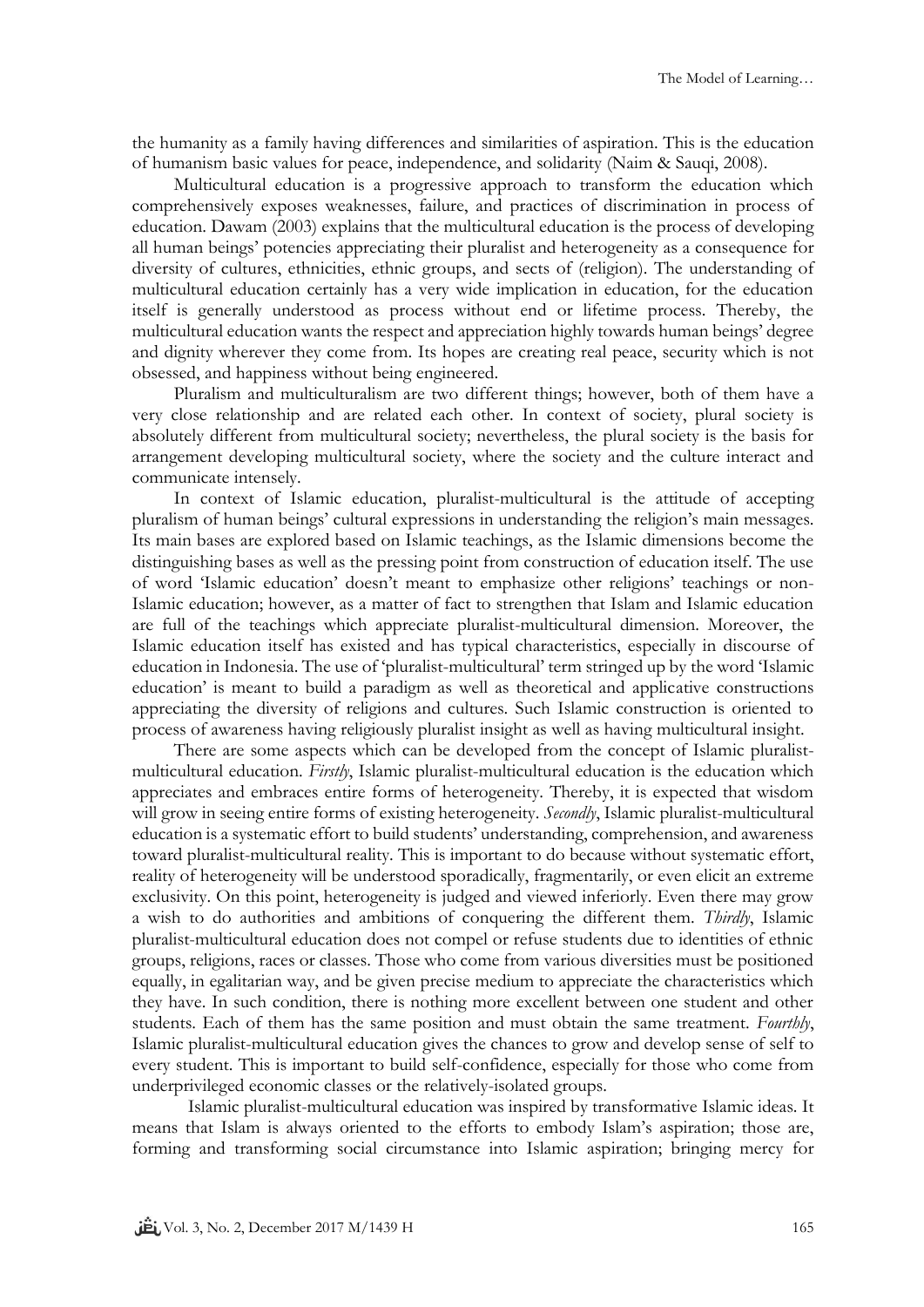universe. By referring to this objective, the Islamic pluralist-multicultural education aims to create a peaceful and tolerant society, and appreciating each other based on divinity values.

Multicultural education is an educational model implemented to produce educational output that has a high tolerance awareness, acceptance of differences that occur in the community and admiration of human rights. Conceptual multicultural education can be implemented as well as other educational systems, through changes in curriculum dimensions, teaching patterns and evaluation systems. Multicultural education should also be followed by an inclusive social policy of difference (Afif, 2012).

Multicultural curriculum at SMA Kartini which has been presented above can be made a model to be adapted to the learning of PAI. Although national curriculum has not contained multicultural elements, teachers of PAI can design the multicultural elements on lesson plan.

Model of learning design for Islamic multicultural-based education has three models of learning. *Firstly*, dogmatic approach. It is the approach seeing the religious education at schools as media of tenet transmission and certain religion's belief in "ecclesiasti-cal" way. Its goal is to embody students' dogmatic commitments towards their religions. *Secondly*, social studies approach, it is the approach seeing the religious education at schools as a subject like other subjects (social studies) and religious material which is taught is viewed as something secular, as anthropology and sociology do. *Thirdly*, social planning approach, it is the approach encouraging students' comprehension and commitment towards the religion which they adhere, and at the same time it also encourages the emergence of respecting other adherents and religious teachings to be contagious each other in plurality.

Besides the learning model as explained above, educators need to use the learning strategy to form students' attitude and behavior in context of multicultural education. According to Cushner (1993), education ought to integrate the following experiences: those are, learning how and where to obtain a goal, accurate information concerning other cultural groups; identifying and testing the positive views from groups or individuals with other cultures; learning tolerance towards heterogeneity through experimentations at school and in classroom with habits and alternative practices; dealing with, if possible, the positive experiences from the first hand with groups of different cultures; developing emphatic behaviors through role play strategy and simulation; and practicing the usage of perspective spectacles, that is, by seeing an event, history era, or issues through perspectives from groups of other cultures.

From SMA Kartini's experiences in arranging and implementing multicultural curriculum, the Islamic multicultural-based education has to take place through effective teaching and active learning by noticing students' diversity of religions. The learning process emphasizes more on teaching about religion, not teaching of religion. Teaching about religion involves historical approach and comparison, while teaching of religion involves dogmatic indoctrination approach. The learning process needs to give students the chances to actively look for, find, and evaluate their religious views by comparing them with other students' religious views. With this approach, it is expected to develop the attitude of tolerance, not judgmental, and letting go of themselves from excessive fanatical attitude.

In designing a curriculum, teachers of PAI have to accommodate all differences. The learning materials are grouped into form of theme. Teacher teaches responsibility to students to think of what activities which will be committed related to the theme. Students are given a chance to express ideas of what activities they want to do. The learning activities in the class are integrated with the theme which has been agreed together. Theme of class at SMA is adjusted with the agreement between teacher and students in each class.

The result of Harto's (2014) study on the development of multicultural-based PAI suggests philosophical paradigmatic principles for PAI teachers in multicultural teaching. These principles are to teach courage to live in differences, encourage learners to build mutual trust,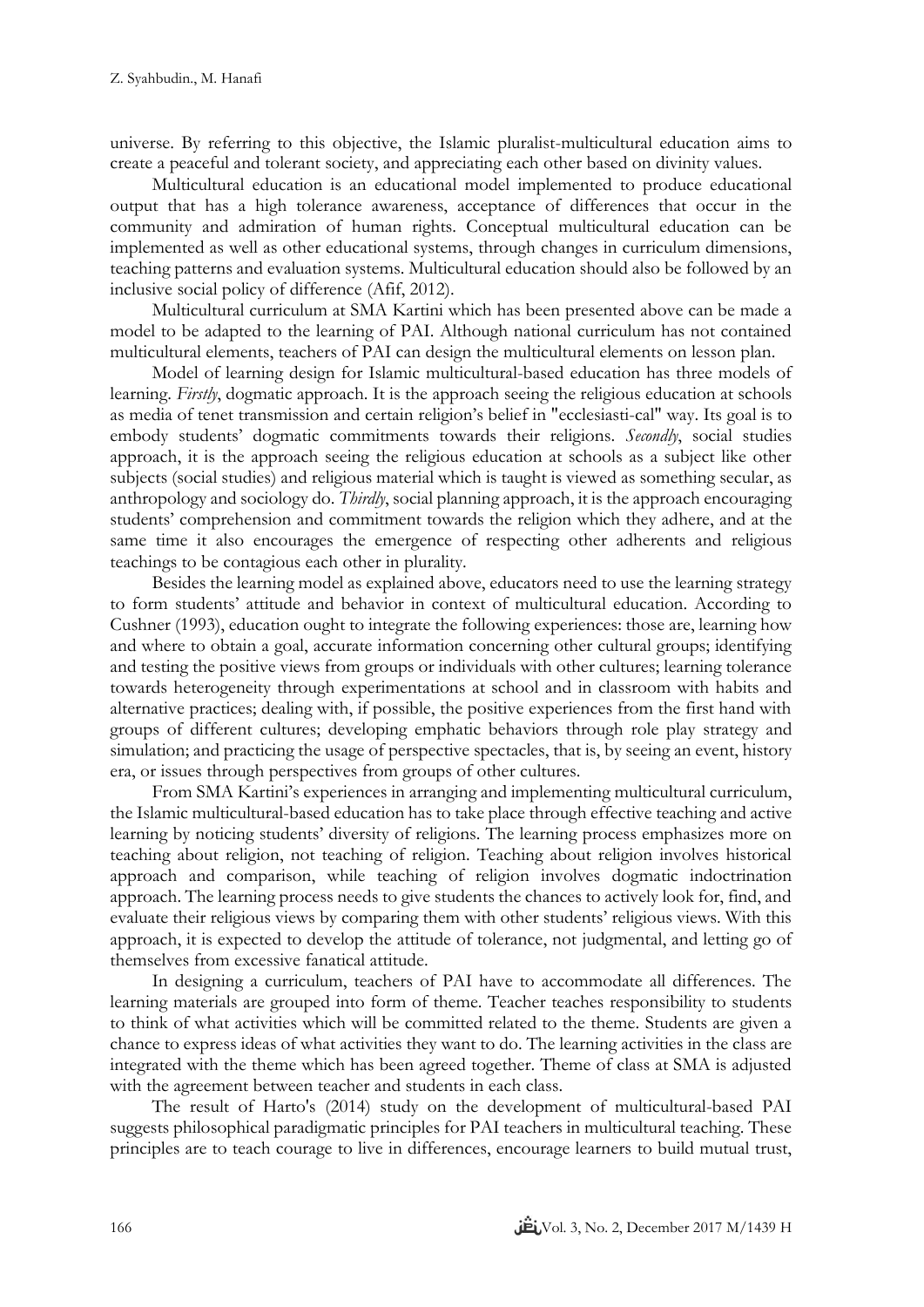mutual understanding and mutual respect among diverse friends, have an open attitude in thinking and acting, appreciative attitude and able to establish relationships between people/groups.

Meanwhile, Abdullah (2009) suggests that the multicultural learning requires classroom settings to be adjusted. The classroom setting is intended to provide learners with the opportunity to create a broad and convincing identity, develop a comfortable interaction, empathy and just diversity, and develop critical thinking skills and skills to defend themselves and others in the face of injustice.

# **CONCLUSION**

SMA Kartini has successfully designed the multicultural curriculum which is integrated to subjects. The curriculum is designed to accommodate the of students' diversity. The curriculum is expected to be able to reduce the conflicts occurred among students. Model of curriculum developed by SMA Kartini and its implementation patterns can be adapted to the PAI. Subject he learning of multicultural-based PAI must take place through an effective teaching and active learning by paying attention to diversity of students' religions. Learning process emphasizes more on teaching about religion, not teaching of religion. The materials of PAI learning can be presented in form of theme covering the diversity existing in the class.

# **BIBLIOGRAPHY**

- Abdullah, A. C. (2009). Multicultural education in early childhood: Issues and challenges. *Journal of International Cooperation in Education*, *12*(1), 159–175. Retrieved from http://home.hiroshima-u.ac.jp/cice/wp-content/uploads/publications/Journal12-1/12-1-11.pdf
- Afif, A. (2012). Model pengembangan pendidikan Islam. *Tadris*, *7*(1), 1–18. Retrieved from http://ejournal.stainpamekasan.ac.id/index.php/tadris/article/download/375/364
- Alismail, H. A. (2016). Multicultural education: Teachers' perceptions and preparation. *Journal of Education and Practice*, *7*(11), 139–146. Retrieved from http://journals.cluteonline.com/ index.php/TLC/article/view/1825
- Arifudin, I. (2007). Urgensi implementasi pendidikan multikultural di sekolah. *Jurnal Pemikiran Alternatif Pendidikan*, *12*(2), 220–233. Retrieved from https://media.neliti.com/media/ publications/70719-ID-urgensi-implementasi-pendidikan-multikul.pdf
- Banks, J. A. (1993). Multicultural education : Developmnent dimensions, and callenges. *Phi Delta Kappa International*, *75*(1), 22–28. Retrieved from http://www.jstor.org/stable/20405019 Budiman (2016, September 9). Personal communication.
- Cushner, K. A. (1993). *Human diversity and education: an integrative approuche*. New York: McGraw-Hill.
- Dawam, A. (2003). *Emoh sekolah*. Yogyakarta: Inspeal Ahimsa Karya Press.
- Harto, K. (2014). Pengembangan pendidikan agama Islam berbasis multikultural. *Al-Tahir*, *14*(2), 411–431. Retrieved from https://goo.gl/oX1i9V
- Kariyawan, B. (2012). *Multikultural kado untuk Indonesia*. Yogyakarta: Leutikaprio.
- Marintan (2016, September 9). Personal communication.
- Naim, N., & Sauqi, A. (2008). *Pendidikan multikultural, konsep dan aplikasi*. Yogyakarta: Ar-Ruzz Media.
- Omar, N., Noh, M. A. C., Hamzah, M. I., & Majid, L. A. (2015). Multicultural education practice in Malaysia. *Procedia - Social and Behavioral Sciences*, *174*, 1941–1948. https://doi.org/10.1016 /j.sbspro.2015.01.859
- Purba (2016, September 9). Personal communication.
- Siregar, (2016, September 9). Personal communication.
- Soekanto, S., & Sulistyowati, B. (2013). *Sosiologi suatu pengantar*. Jakarta: Rajawali Press.